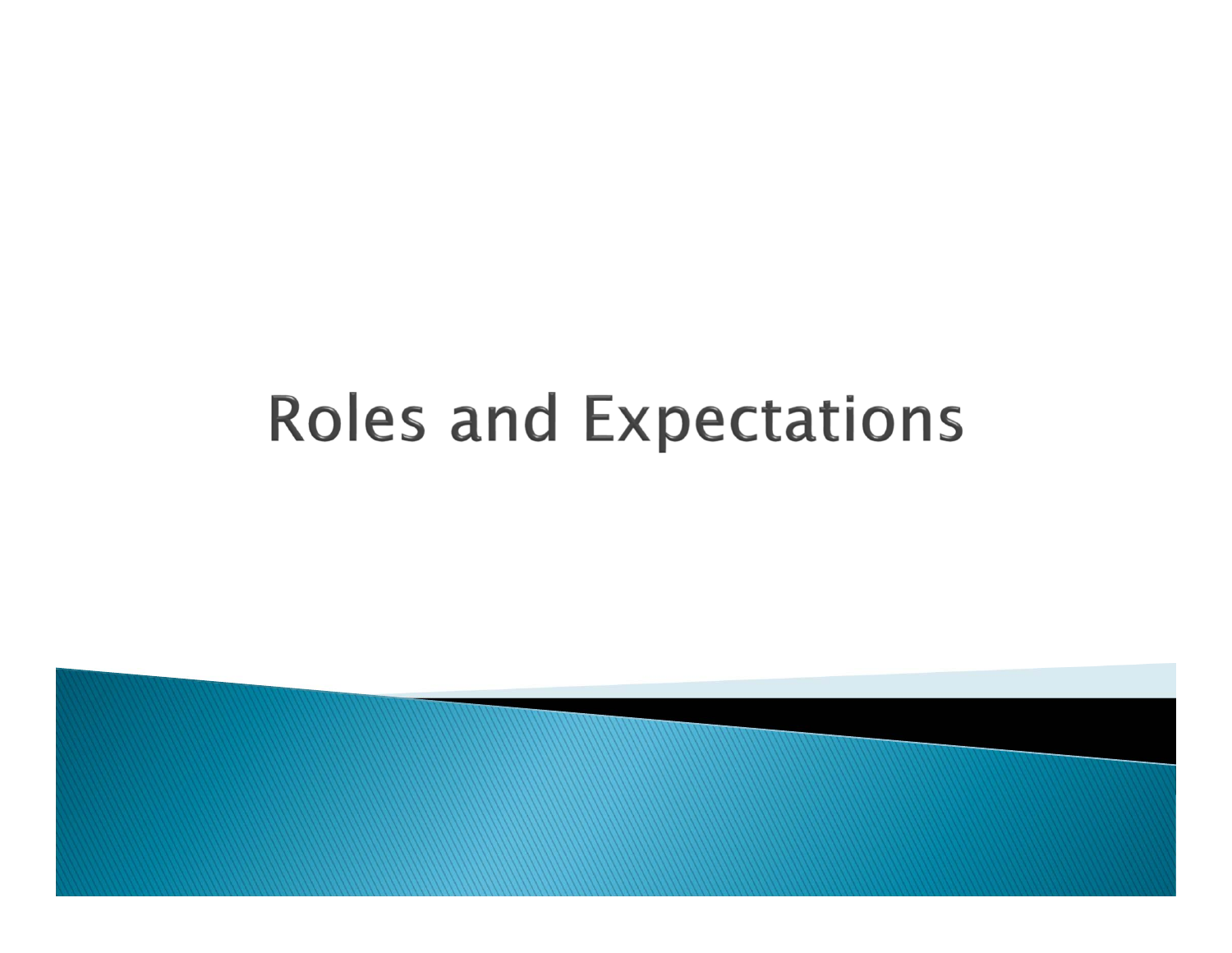### **Expectations**



What does VDH expect from subrecipients?

What can subrecipients expect from HIV Services Coordinators?

What should we expect from Clients and what should Clients expect from us?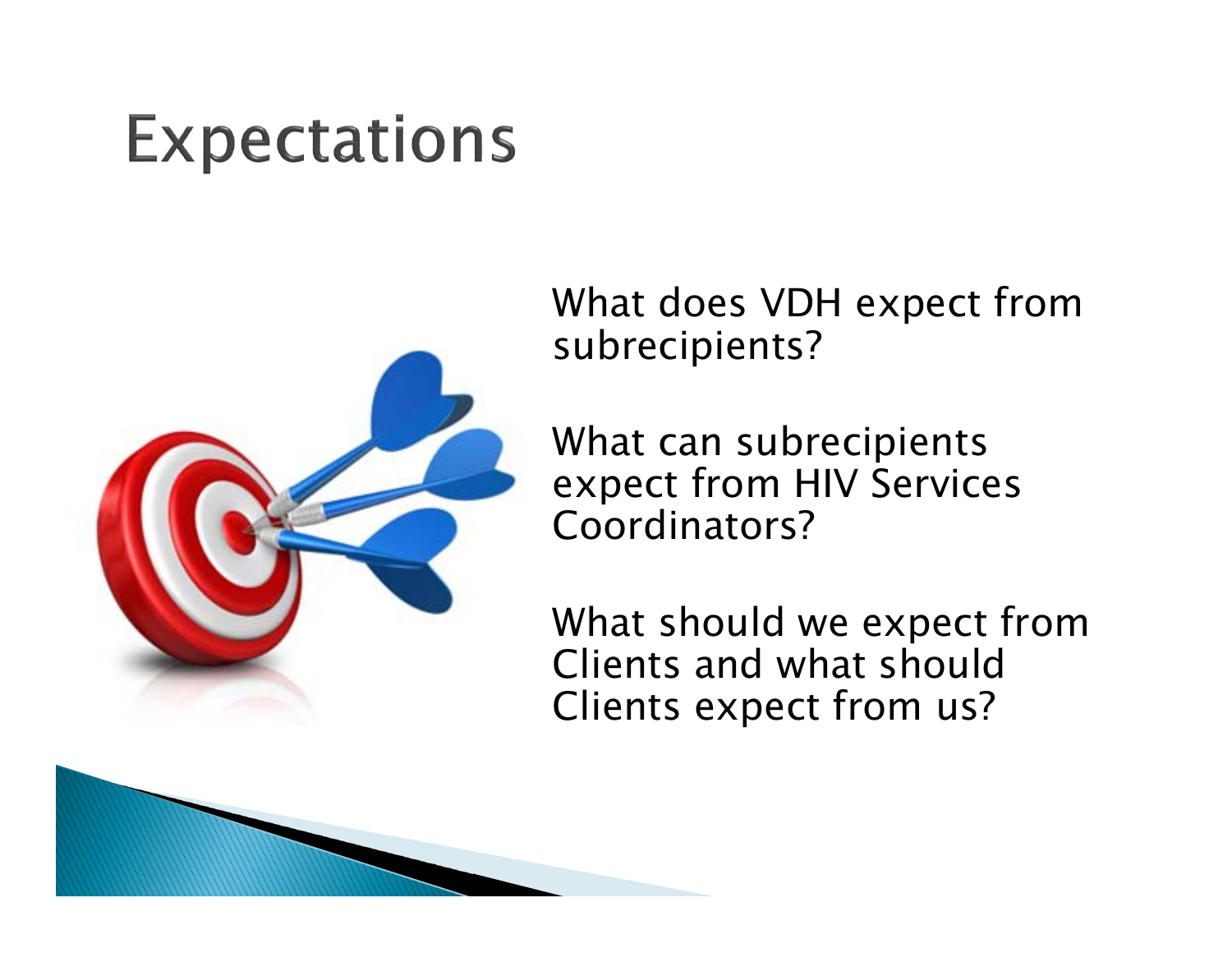### What does VDH expect from Subrecipients?

#### Great news! We have covered this throughout the day.

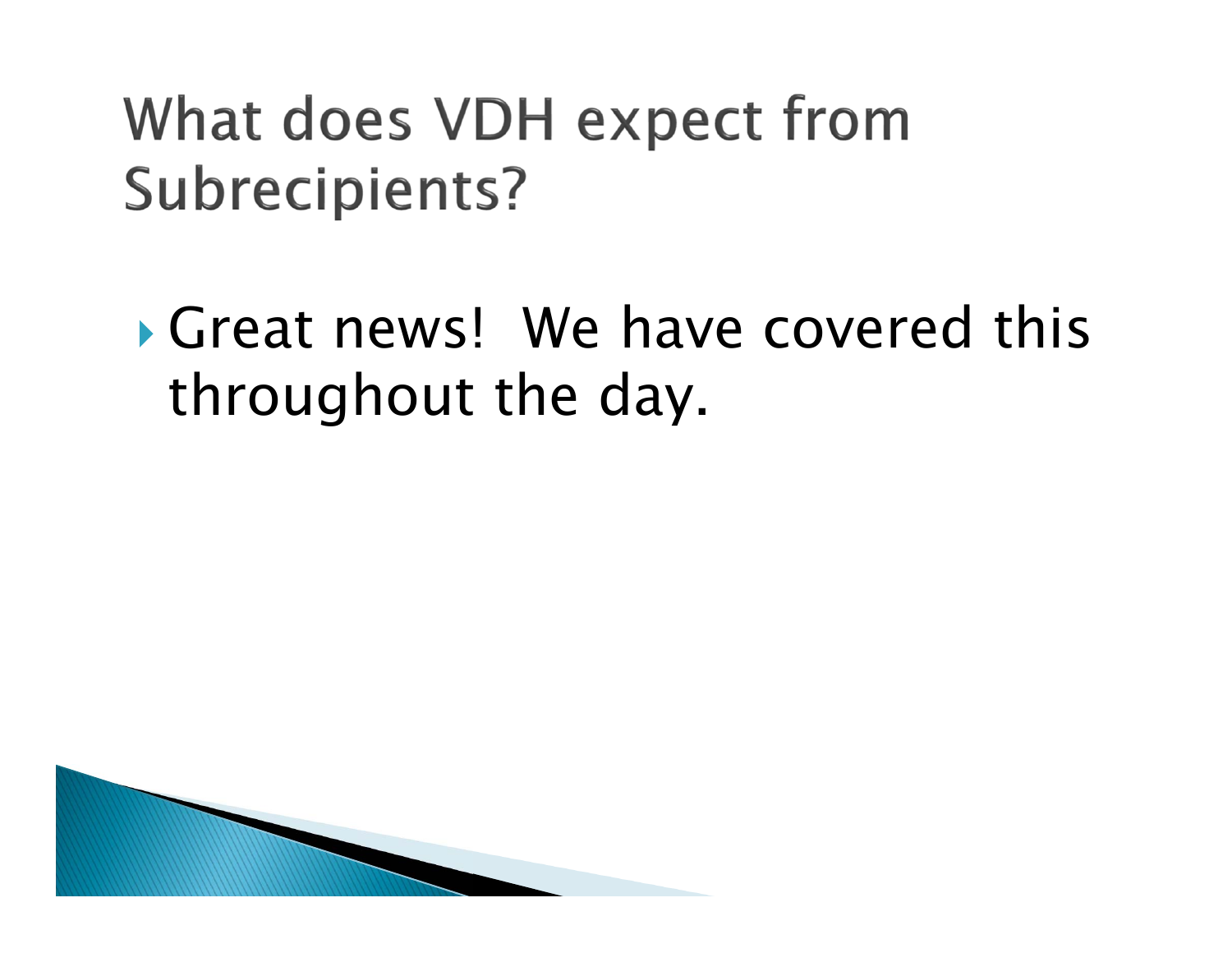## What can Subrecipients expect from HIV Services Coordinators?

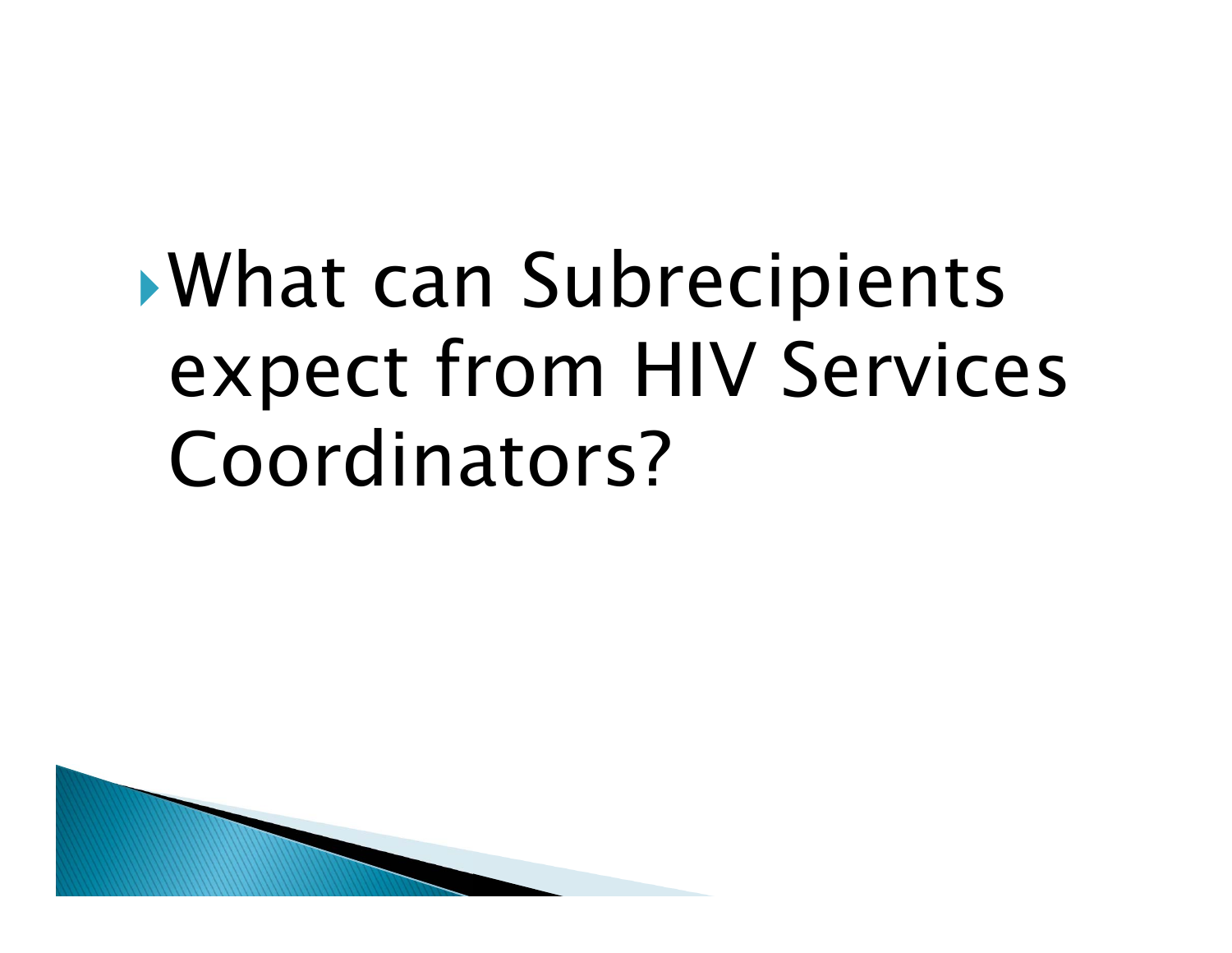- Ensure that Contracts or Memorandum of Agreements are received 15 days prior to the start of the grant year
- Coordinate receipt of deliverables
- Address questions or concerns in a timely manner
- Ensure actions taken are allowable according to the Contractor Guidelines, VDH and HRSA service definitions

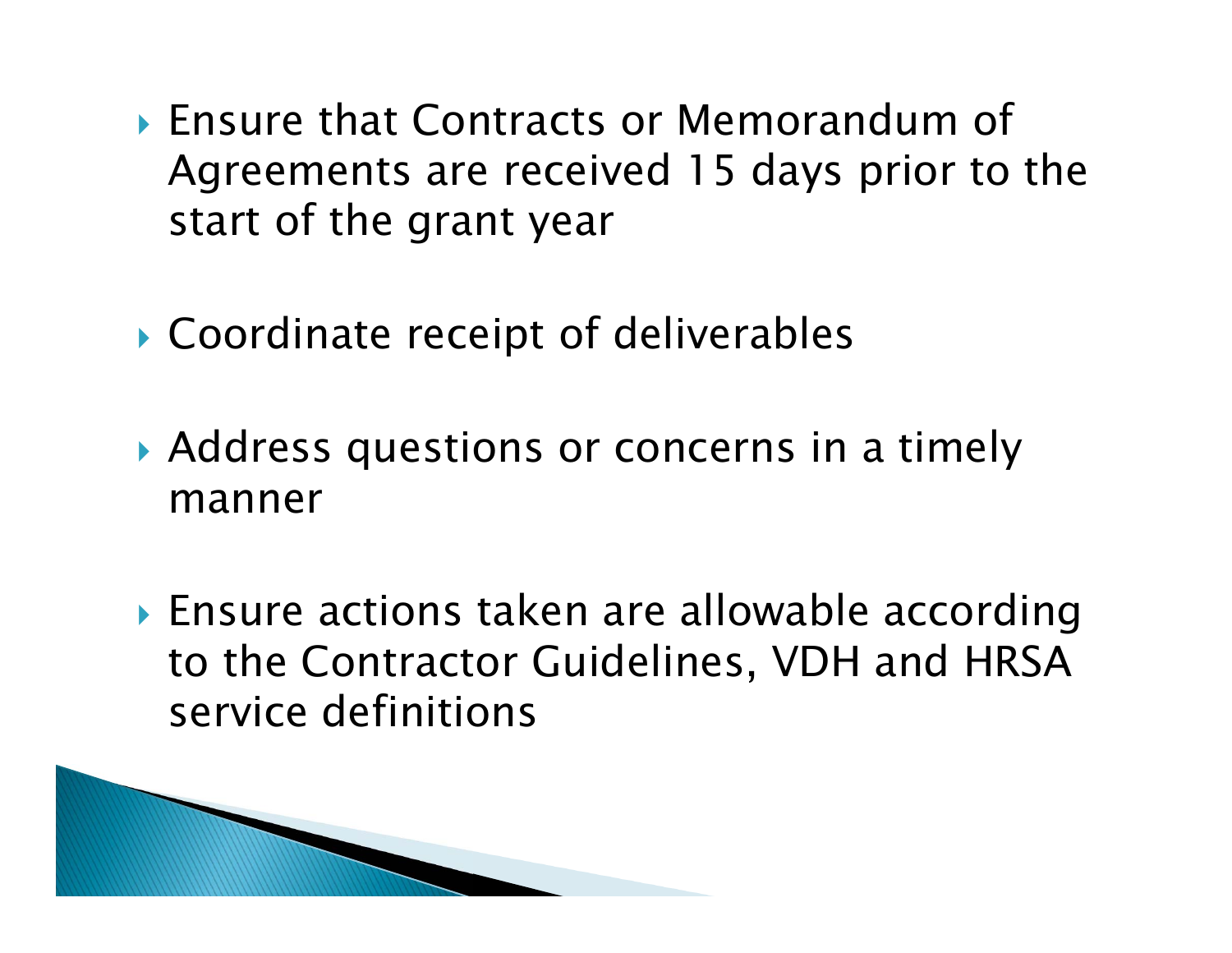- Review your monthly reports to:
	- $\bullet$ Learn about your successes and challenges
	- Assess progress toward meeting service delivery goals and rate of expenditures
	- Make suggestions to improve service delivery
	- Address issues pertaining to compliance with Ryan White Part B or procurement requirements
	- Ask for clarification about things in your report
	- Provide written feedback

**MARRIED STATES**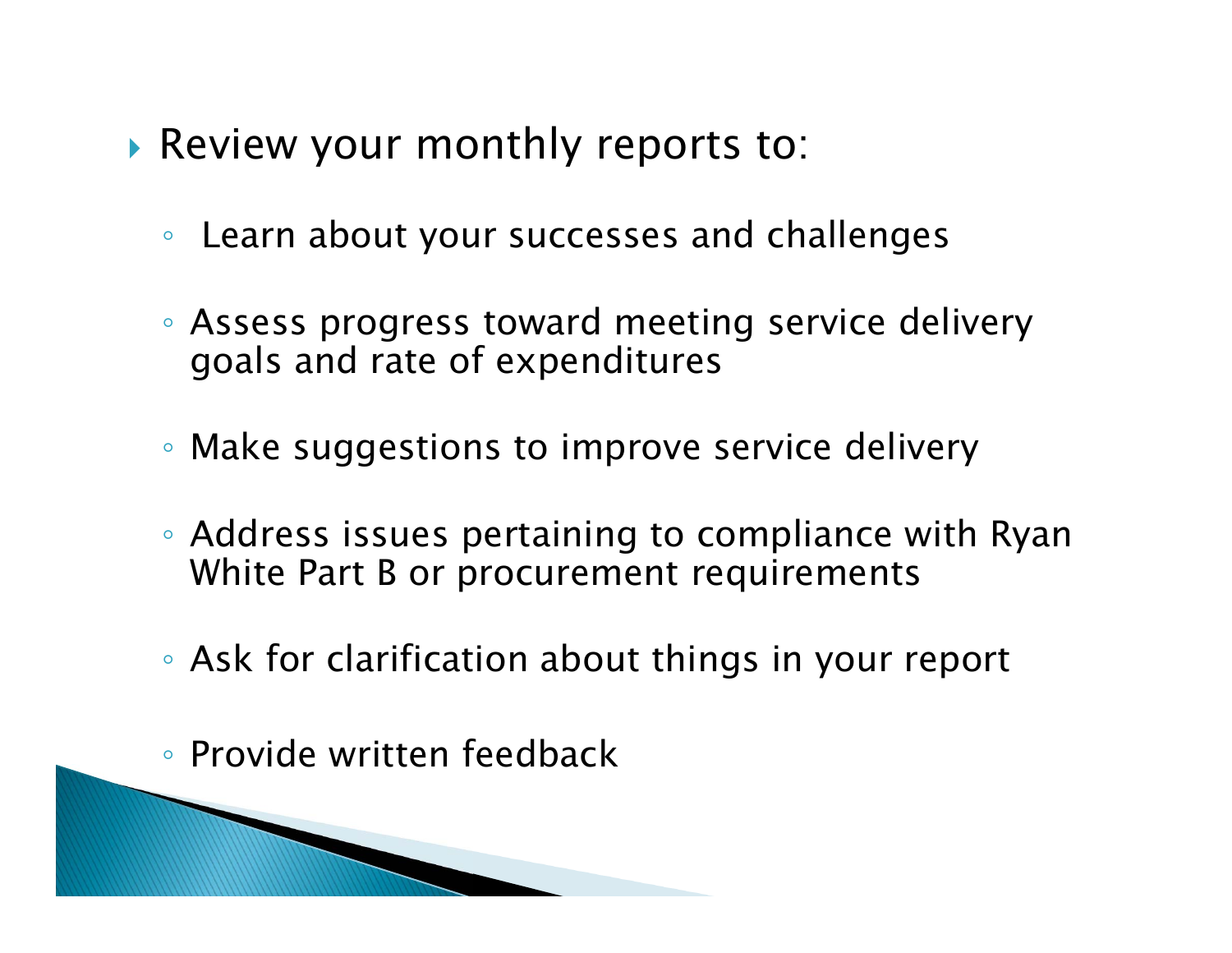Conduct two site visits per year

**MARTING COMMANDS** 

- ▶ Provide technical assistance on-site or by phone<br>or e-mail:
	- Focused on providing training by a subject matter expert<br>on specific, predetermined set of needs
	- Delivery of specific assistance to address targeted programmatic, fiscal or administrative issues identified<br>during a monitoring visit
- Review monthly invoices to ensure that they contain adequate documentation including<br>eligibility and only includes allowable costs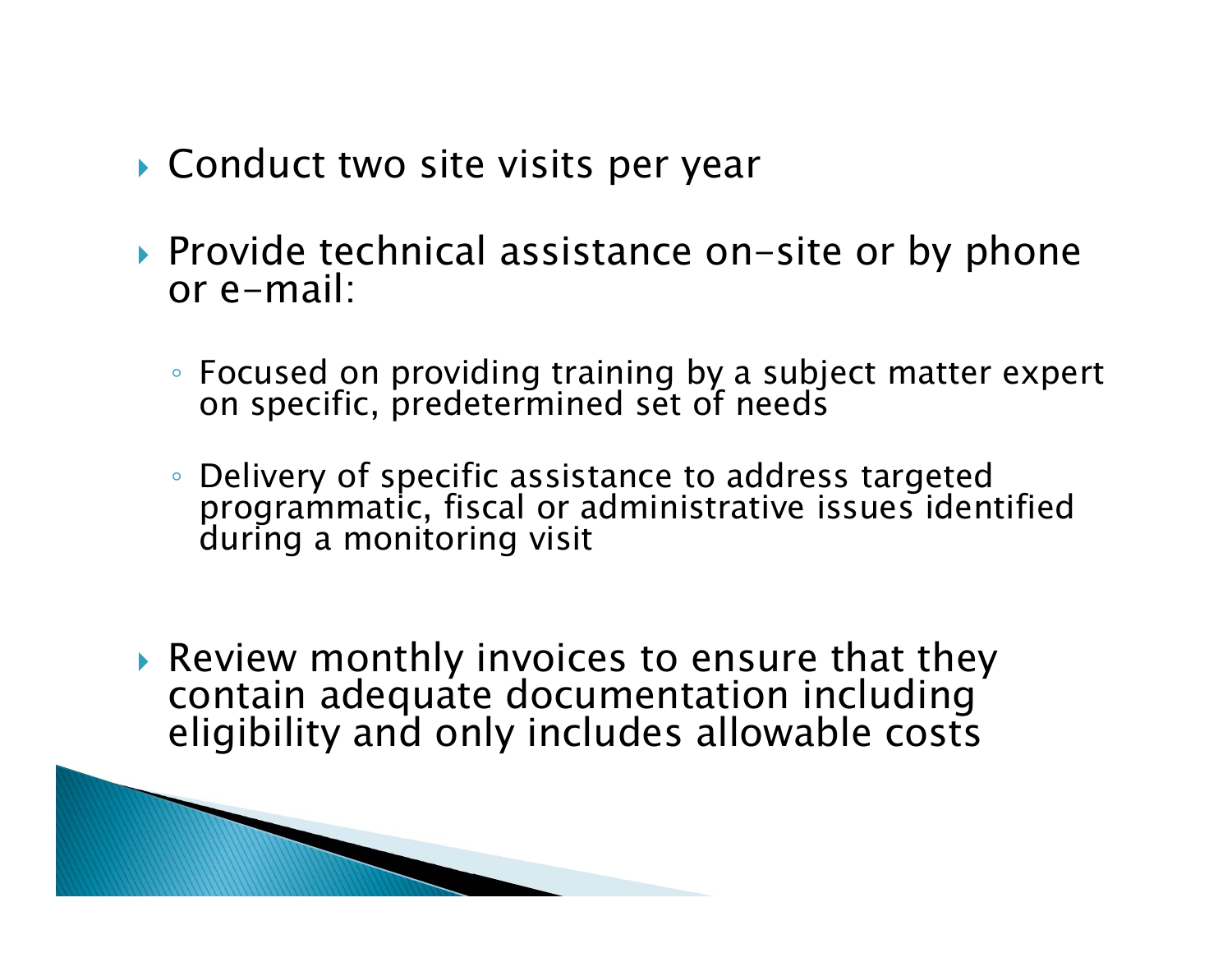- Serve as representatives on Part A Planning Councils, consortia, state planning groups, community organizations, RFP panels, engage in Quality Management activities and training, present updates on Part B activities to clients and community agencies
- Monitor and evaluate subrecipient performance throughout the year
- Recommend funding for contracts and modifications

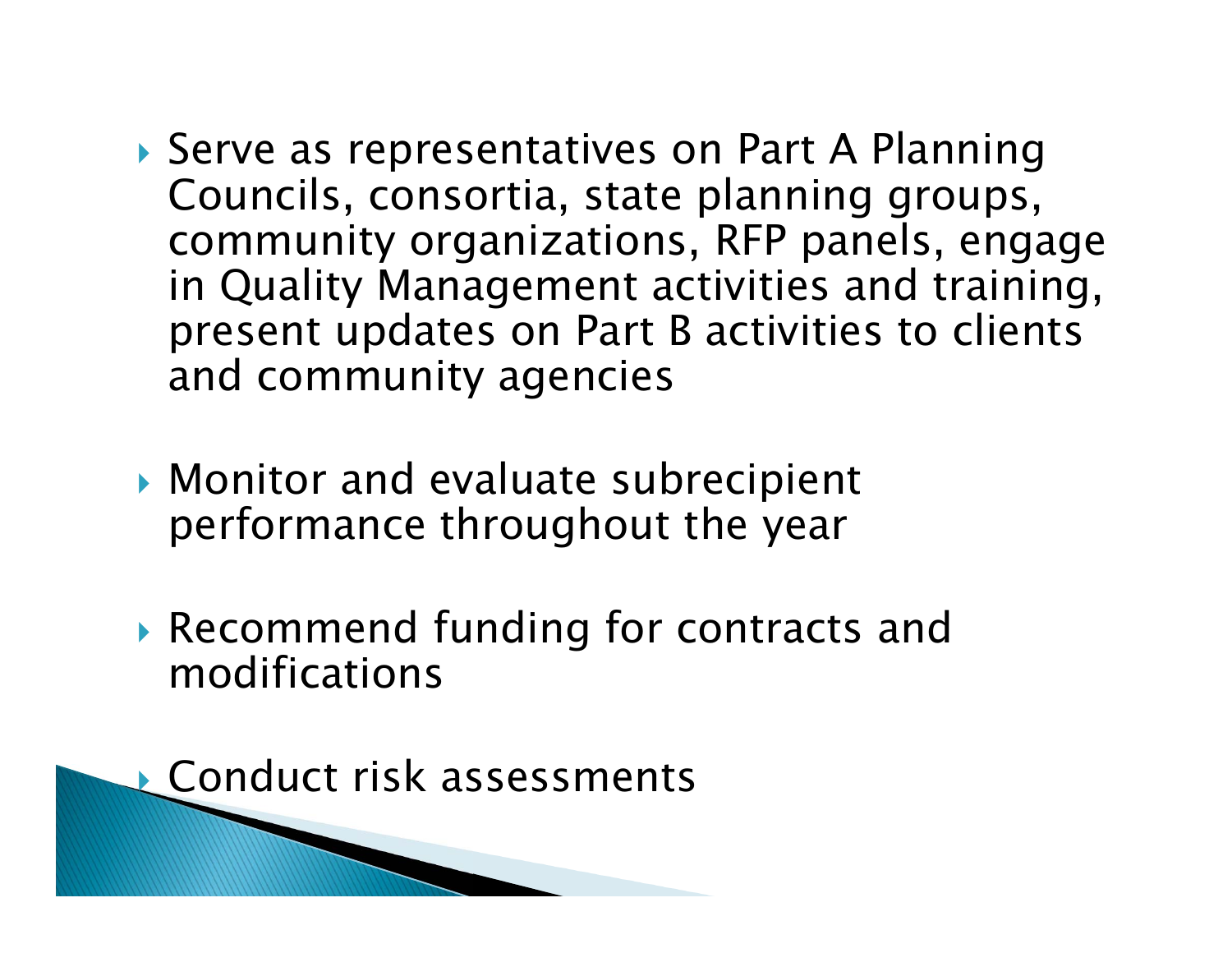

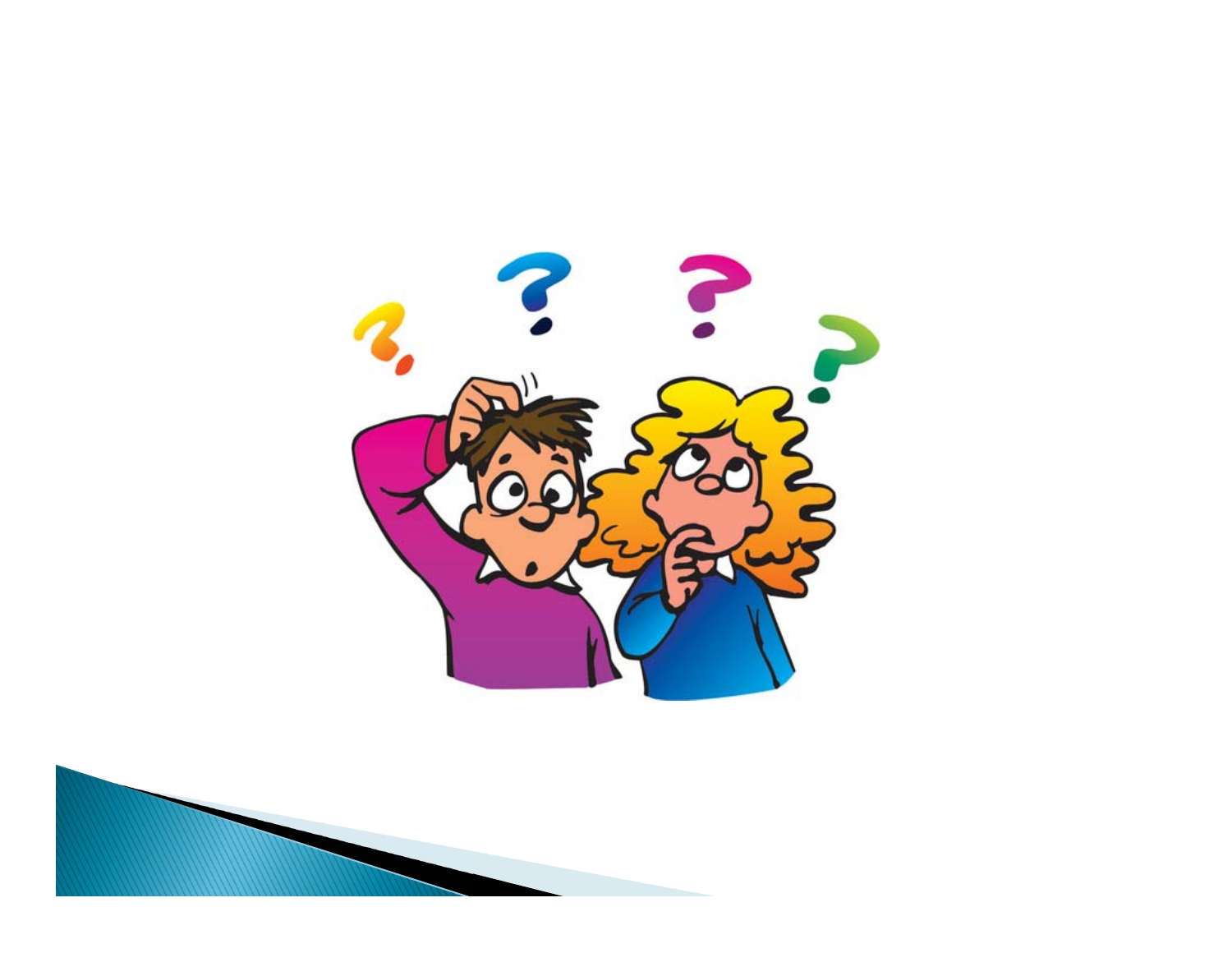# What should we expect from Clients and what should Clients expect from us?

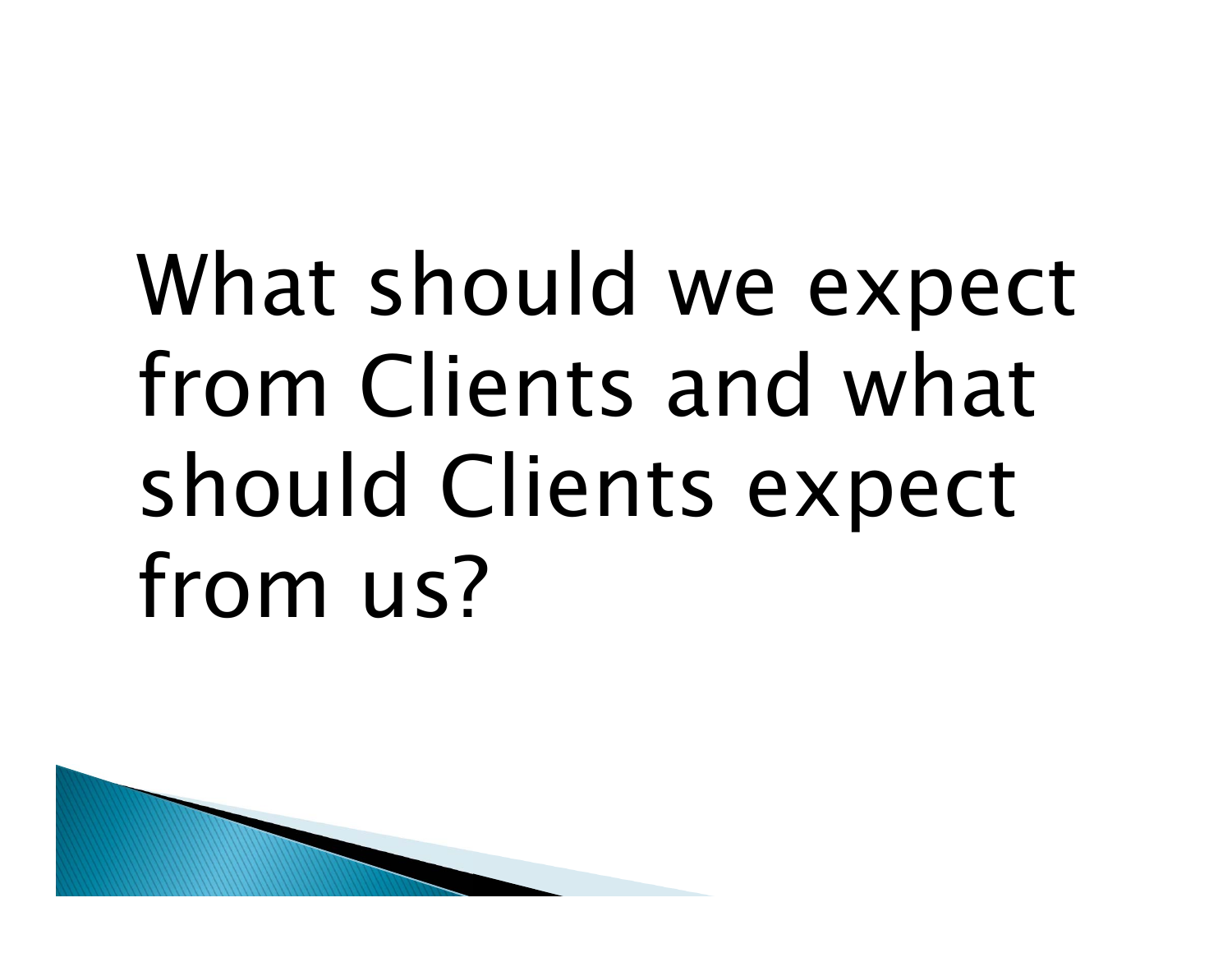## **Client Rights**

- Be treated with respect, compassion and sensitivity
- ▶ Have all aspects of care and services treated with privacy and confidentiality
- ▶ Have Service Providers' Confidentiality policy explained

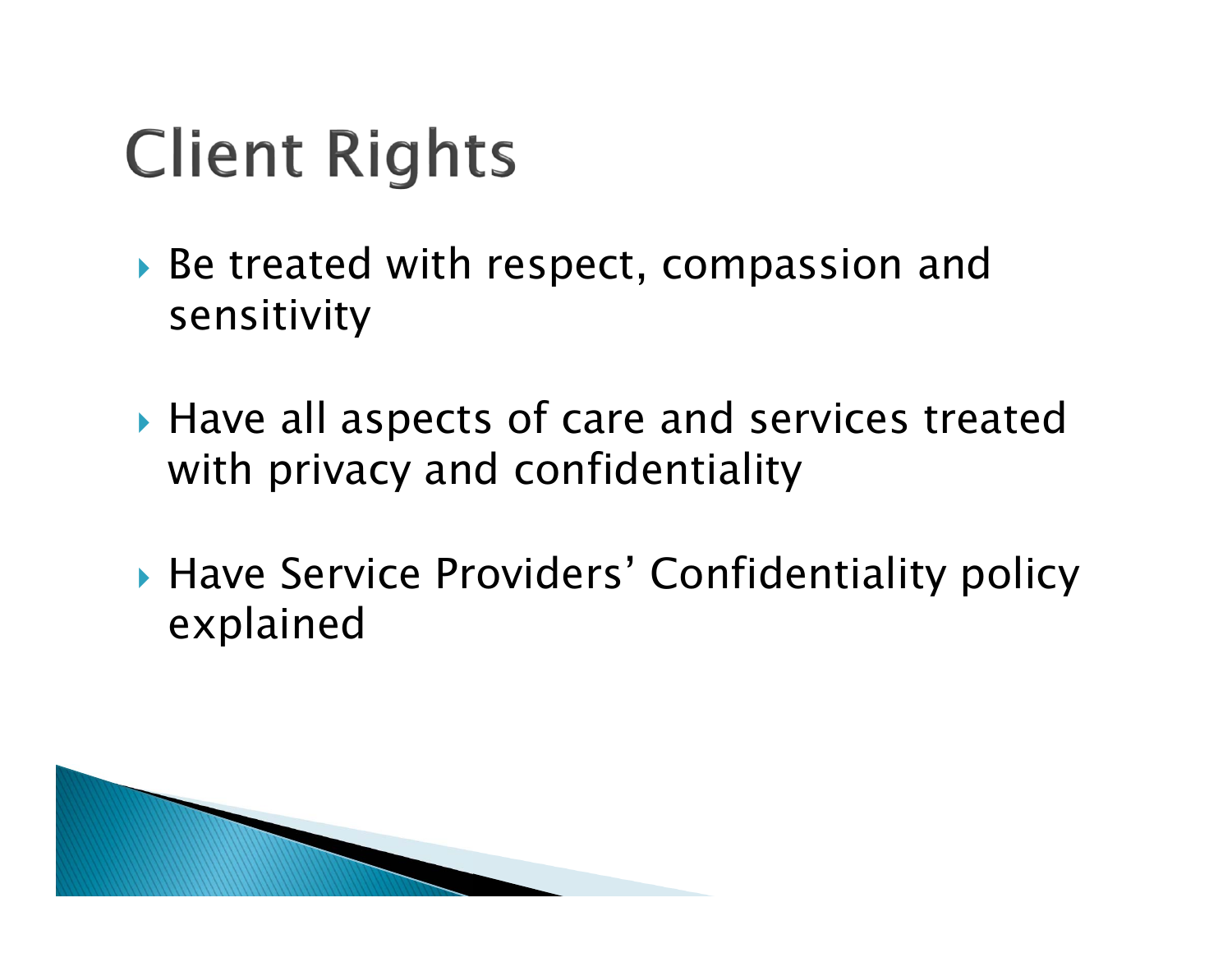- Make informed choices about what information to release to whom
- Be fully informed about available services
- $\blacktriangleright$  Have agency grievance policy explained
- $\blacktriangleright$  Have complaints responded to timely without a risk of losing care

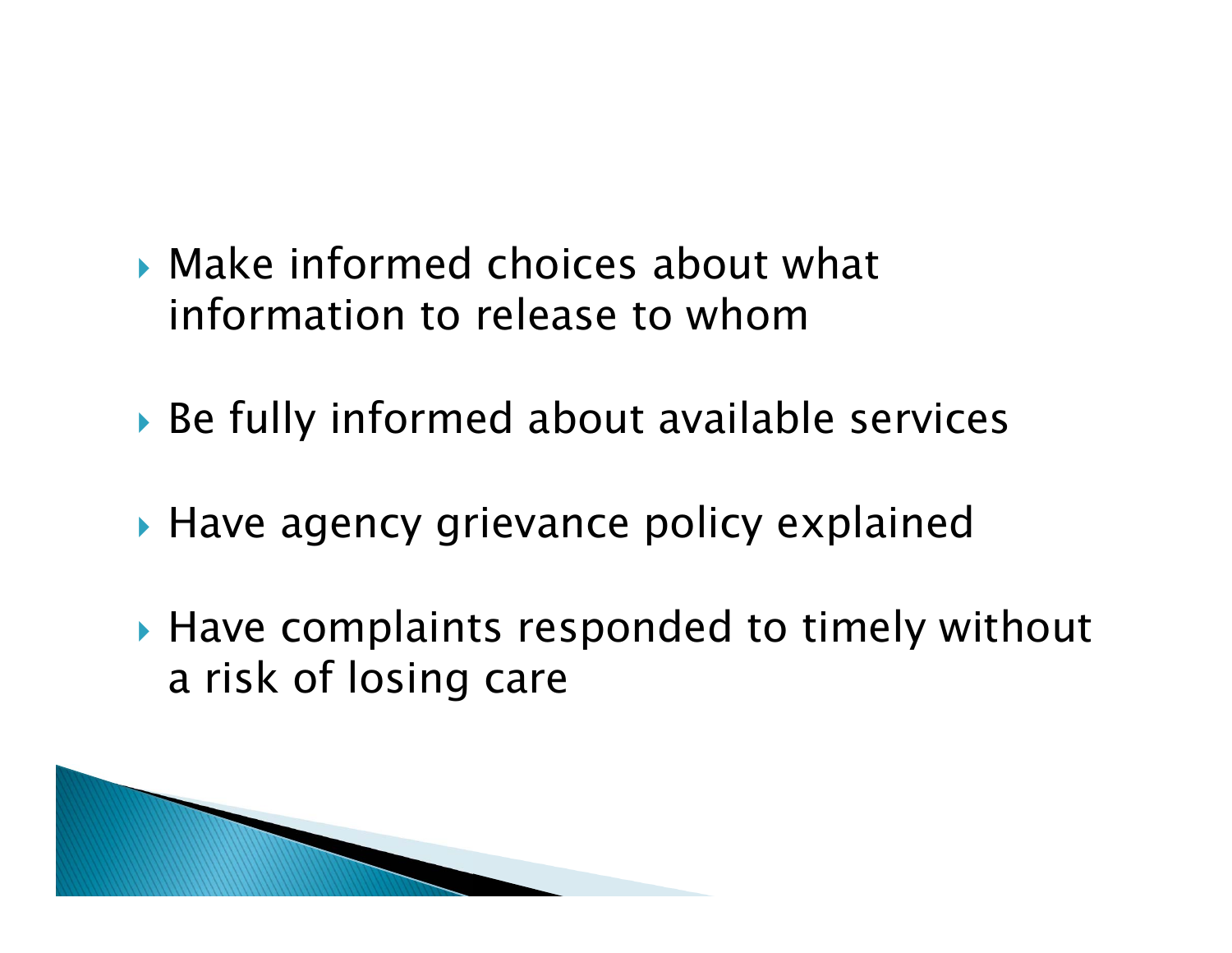- Receive accurate information regarding treatment options, including risks and benefits, implications of non-adherence and potential outcomes related to refusal of treatment
- Refuse care and/or discontinue services at any time and/or seek services at another agency without pressure or intimidation
- Be fully informed about the agency's sliding fee scale and cap on charges

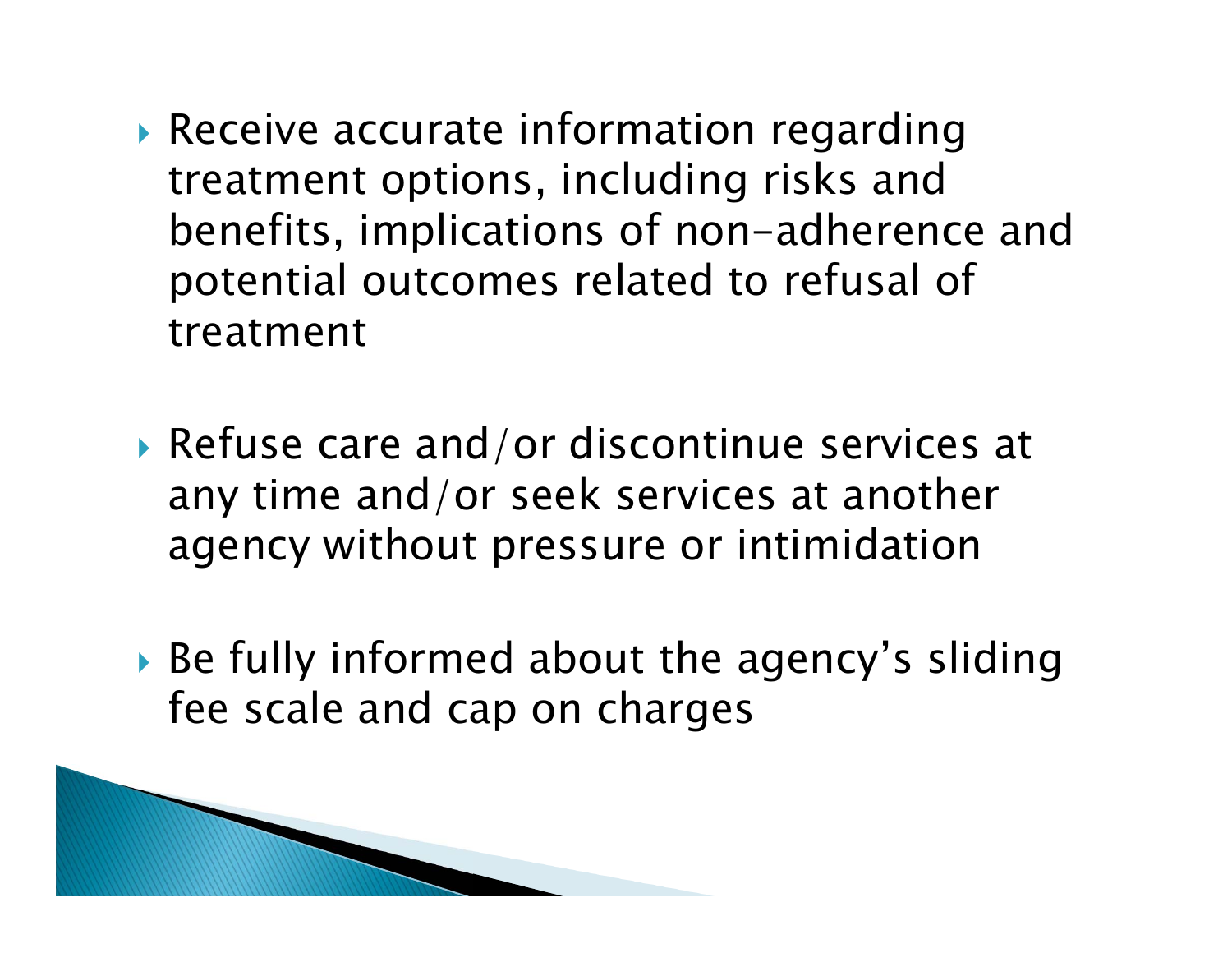- Communicate in a language and format they understand
- $\blacktriangleright$  Know the qualifications of the staff providing services
- Participate in development of plan of care

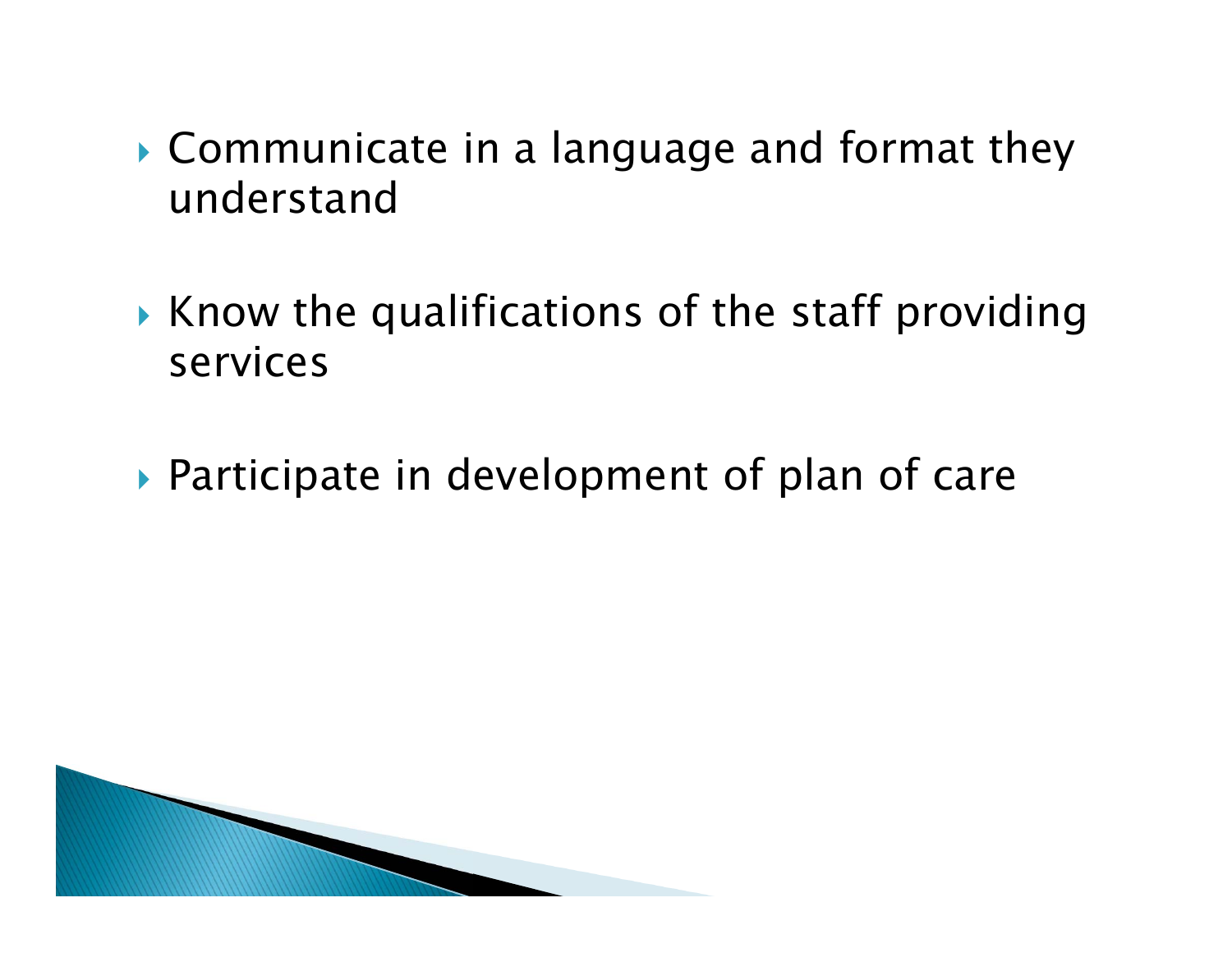### **Client Responsibilities**

- **Treat staff and volunteers with respect and** reframe from abusive language and behavior
- ▶ Be active participants in obtaining services and maintaining his/her health
- Notify service providers of any changes to address, phone number, health and financial or living situation

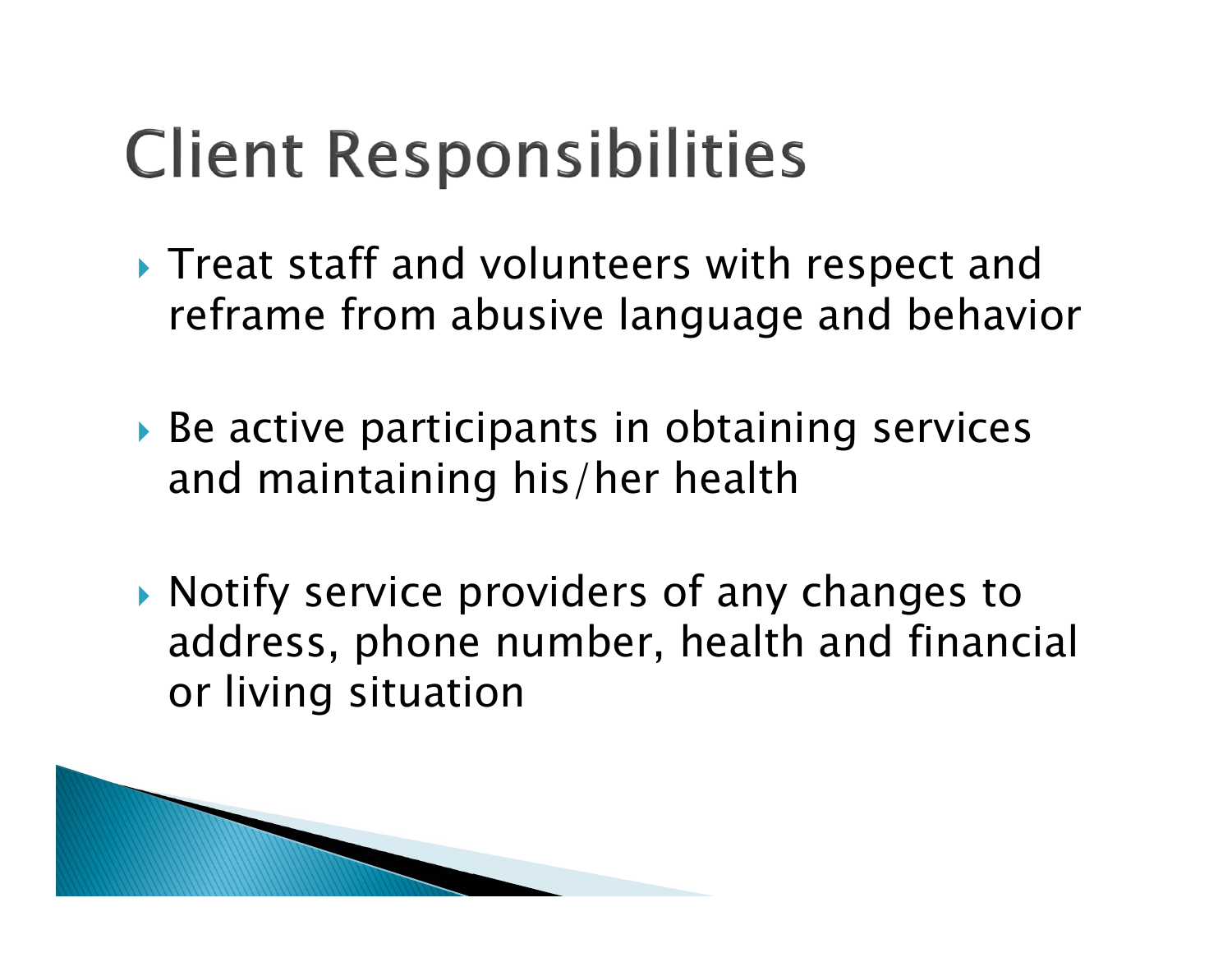- Apply for all eligible benefits including ACA
- Keep appointments or cancel and reschedule
- Respect the confidentiality of others
- ▶ Provide adequate and accurate information to insure appropriate services are rendered
- **Provide feedback about the effectiveness of** services rendered

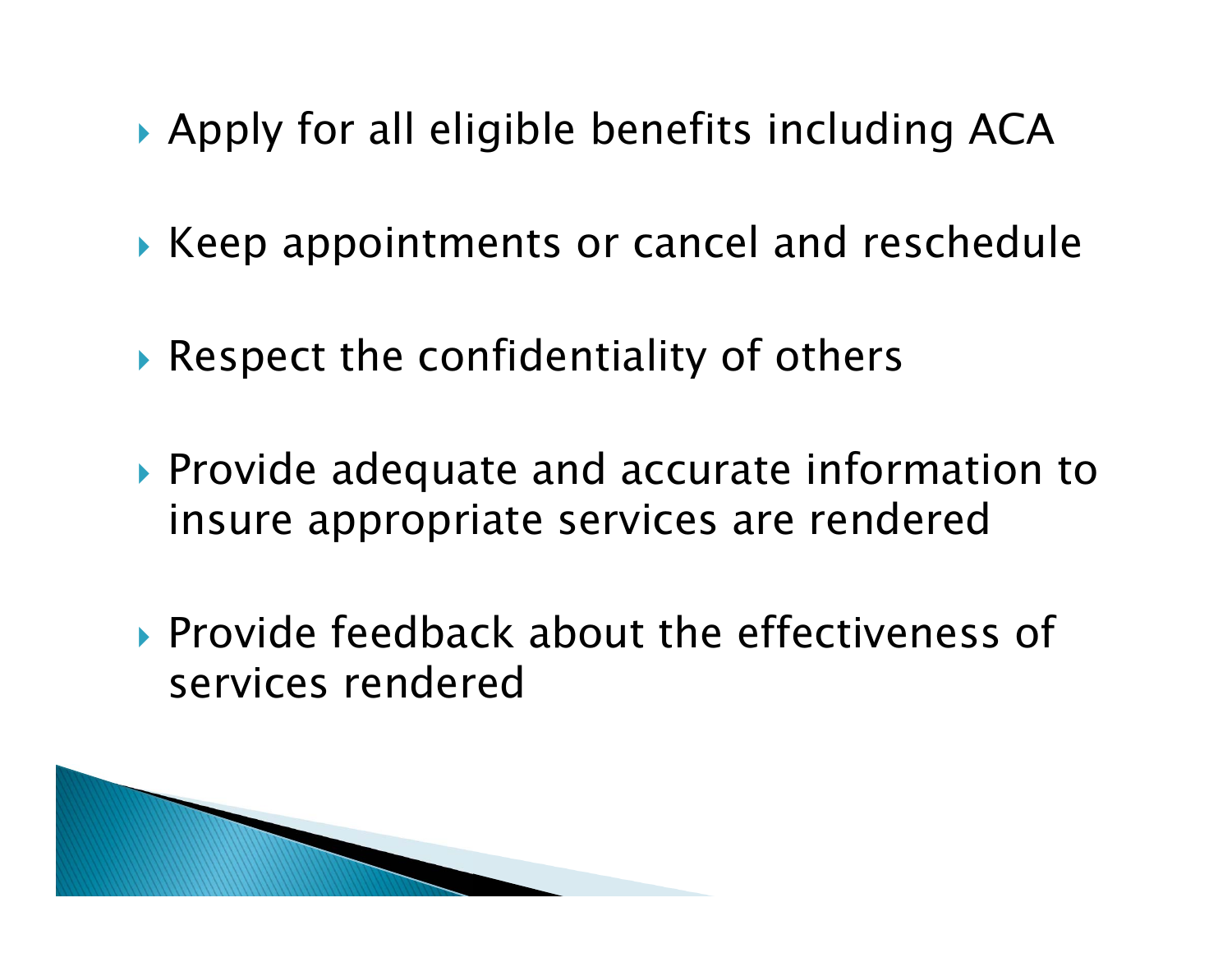- Bring complaints or grievances to the attention of the service provider
- Allow chart to be reviewed to ensure that services are being provided and bills are being paid according to the standards set by service providers